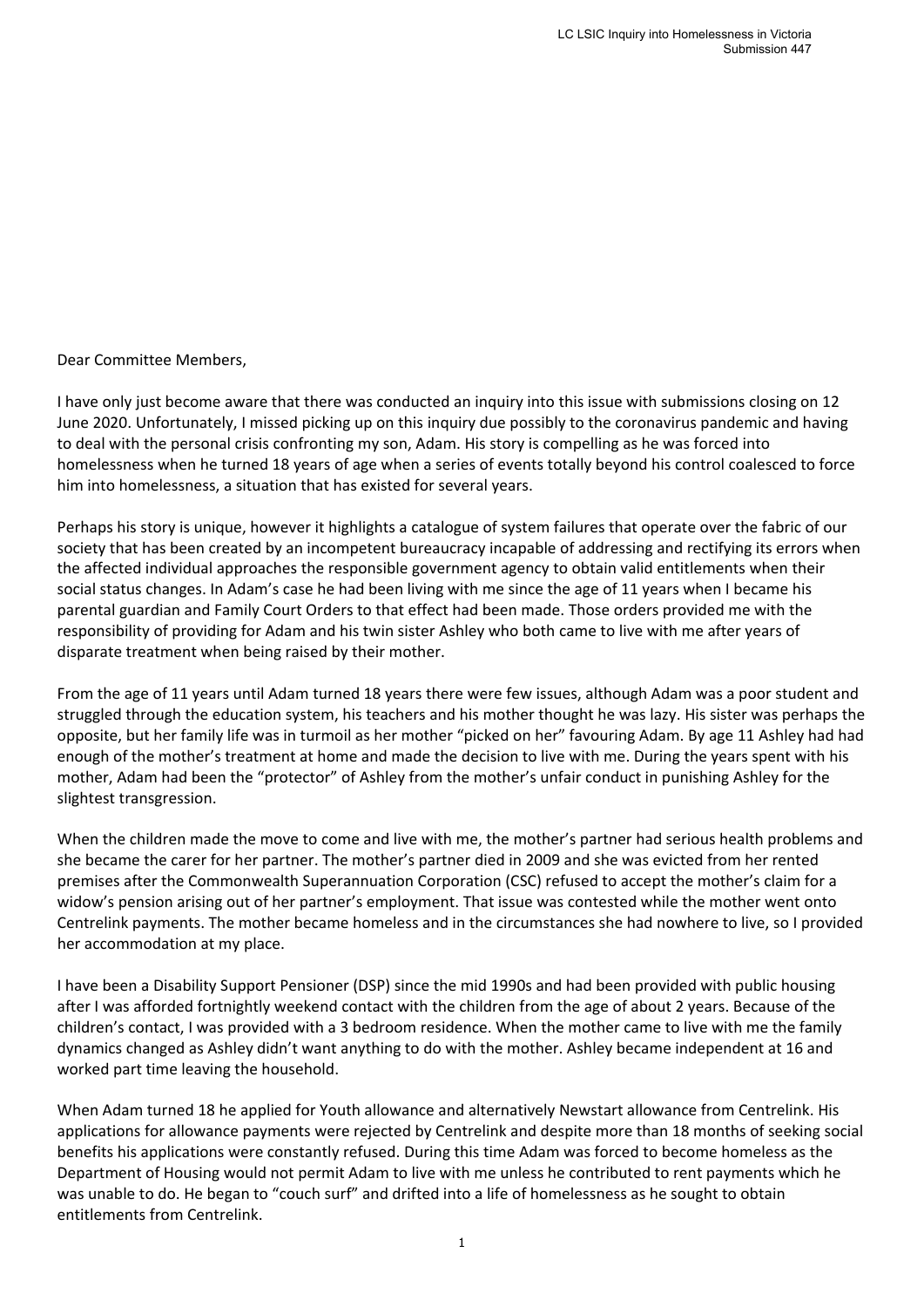The mother's application for widow's pension payments from CSC was resolved in 2103 when the Superannuation Complaints Tribunal (SCT) found in favour of the mother's claim. CSC then made the back‐payments as a lump sum payment as there is no provision in the Superannuation Act 1976 (Cth) administered by CSC for back‐payments of pension entitlements, resulting in Centrelink claiming \$27½ K being clawed back from the lump sum arrears of pension payments made to the mother by CSC out of the total amount paid to the mother of \$37½ K based on the CSC entitlement she received CSC. The Centrelink liability arose out of the fact that under Centrelink rules the mother had received "income" from CSC (the lump sum payment in arrears) while she was in receipt of Centrelink payments between 2009 and 2013.

Proceedings in the AAT against this decision of Centrelink could not be overturned on the basis that Centrelink had complied with their rules in deeming the CSC payments as income in the mother's hands. In the meantime, CSC paid directly to the children directly, their benefit entitlements as they were deemed to be "sufficiently mature enough" to receive their entitlements. (They each received \$6½ K which they spent within months of receipt of payment). The children turned 18 years in 2016.

From 2016 Adam has been seeking Centrelink payments which had been refused to him, and he has suffered enormously as a consequence of him being denied benefits. Since 2016 he has endeavoured to have these matters addressed with Centrelink and on all occasions he has been rebuffed as Centrelink had "lost his My Gov file" so Adam could not communicate with them online. During this period he attended Centrelink personally without success. In 2017 I accompanied him to attend Centrelink to provide evidence that Adam was my son; and that he had turned 18 years of age in 2016; and that he was entitled to payments. Centrelink refused to accept any Statutory Declarations from me stating that Adam needed to show a Learner Drivers Permit to be accepted for payments. As Adam had no permit he was refused allowances.

From 2016 Adam went to live with his mother who had been provided accommodation in a women's refuge where he has lived since. With the COVID pandemic and Adam's isolation he was restricted from visiting his friends while the enormous pressure, stress and anxiety caused by Centrelink's treatment of him finally caught up with him and he became mentally affected whereby his mother requested if Adam could return to my place. His mental problems began in June this year and have escalated to the extent that he suffered a psychotic episode whilst at my place and was taken to St V's hospital for treatment in early July this year. St V's were able to have Adam admitted as a public ward patient and he eventually was put onto Centrelink payments so that treatment at St V's could be done.

After more than a week as an inpatient at St V's he was released to go to "Front Yard" for accommodation. Instead, Adam found his way back to his mother's place where he remained for less than a week before he suffered another psychotic episode and was found wondering the streets late at night and taken to the Austin Hospital. He was discharged from the Austin within 24 hours and returned to his mother's place under the supervision of Northern Health social worker program. Adam by this time was totally delusional and in this state he refused to attend the social worker program, He was then cut from the program.

His estranged twin sister heard through a mutual friend that Adam was ill and after years of having no contact with the family she turned up at the mother's place taking Adam to the Northern Hospital ED for observation. Adam whilst under observation left the hospital and has sister took him back to his mother's place. The Northern Hospital called the police and the Catt team and he was examined at his mother's place and then taken back to the Northern were he was admitted as an involuntary inpatient and was treated under the *Mental Health Act*. He was held at the Northern for approximately 3 weeks until he voluntarily accepted his medications and then, unbeknown to his mother and I he was discharged into the care of his twin sister who lives in Officer (north of Dandenong) and placed into her care under the responsibility of South‐Eastern Health via the Monash Medical Centre who were to oversee that Adam took his medications.

At his sister's place within a week he suffered another "episode" which resulted in him being taken to Dandenong Hospital for treatment. He is presently at Dandenong Hospital.

Since June this year I have been addressing Adam's major issues with Centrelink as he is now in receipt of Centrelink payments. Through making FOI inquiry I have been able to establish that Adam's problems with Centrelink have occurred through its cross‐referencing of information with CSC and also through the Australian Taxation Office